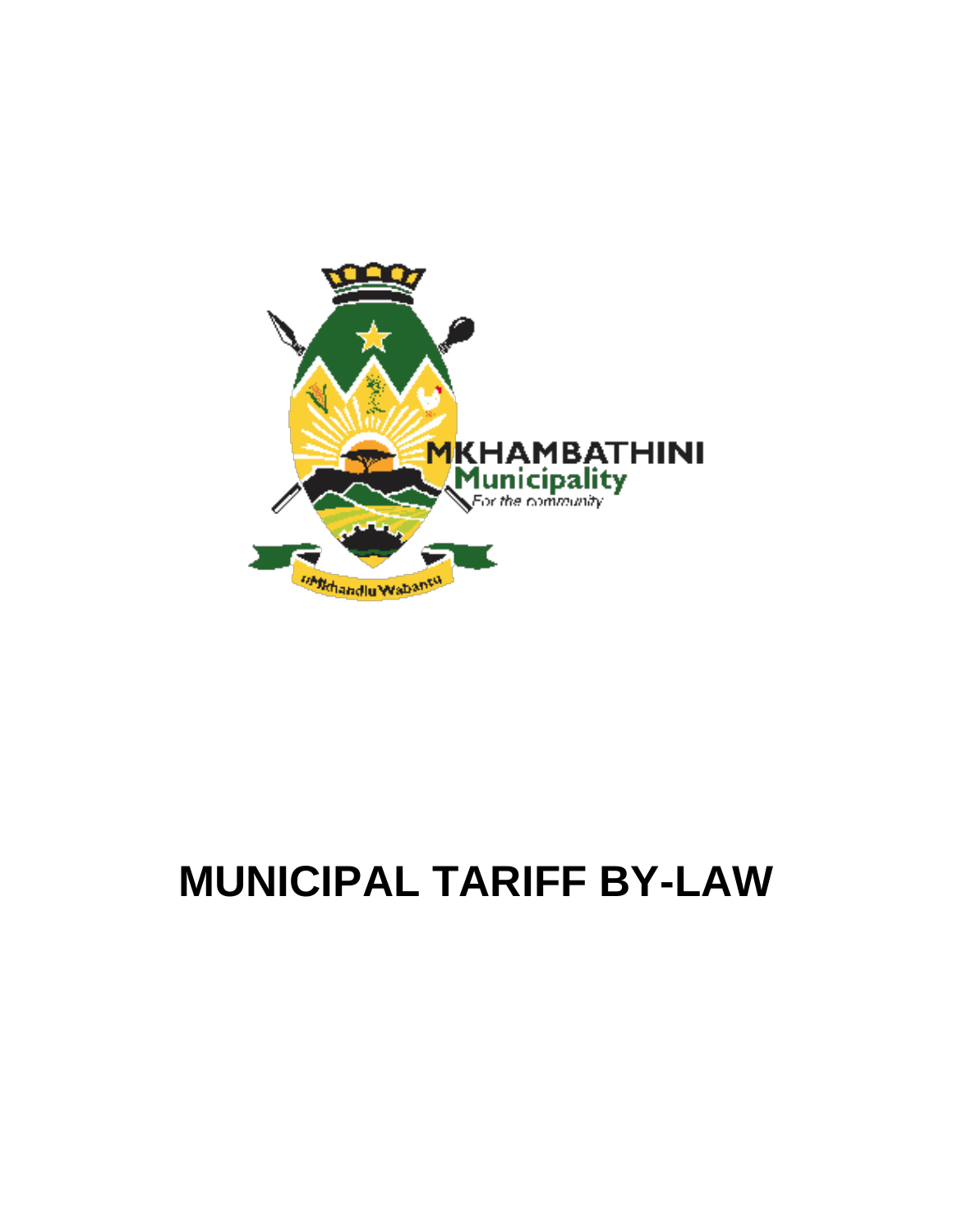NOTICE NO. C

Mkhambathini Municipality, hereby, in terms of section 6 of the Local Government: Municipal Property Rates Act, 2004, has by way of Ordinary Council meeting on ……………….adopted the Municipality's Tariff By-law set out hereunder.

Council Resolution Number: C

### **Bylaw**

To give effect to the implementation of the Mkhambathini Municipality's Tariff Policy and to provide for matters incidental thereto for .

## **Preamble**

WHEREAS section 75(1) of the Local Government: Municipal Systems Act, 2000(No.32 of 2000) as amended, requires a municipality to adopt Bylaws to give effect to the implementation of its Tariff Policy;

AND WHEREAS SECTION 75(2) of the Local Government: Municipal Systems Act (No. 32 of 2000) as amended, provides that Bylaws adopted in terms of section 75(1) may differentiate between different categories of properties; and different categories of owners of properties liable for the payment of rates.

BE IT THERFORE ENACTED by the Council of the Okhahlamba Municipality, as follows:

#### **1. Definitions**

In this Bylaw any word or expression to which a meaning has been assigned in the Local Government: Municipal Systems Act, 2000 (Act 32 of 2000) shall bear the same meaning and unless the context indicates otherwise-

"**Act"** means the Local Government: Municipal Systems Act, 2000( Act 32 of 2000);

**"Council"** means the Council of the Mkhambatini Municipality; and

**"tariff"** means a municipal tariff on rates and services envisaged in section 229 of the Constitution of the Republic of South Africa.